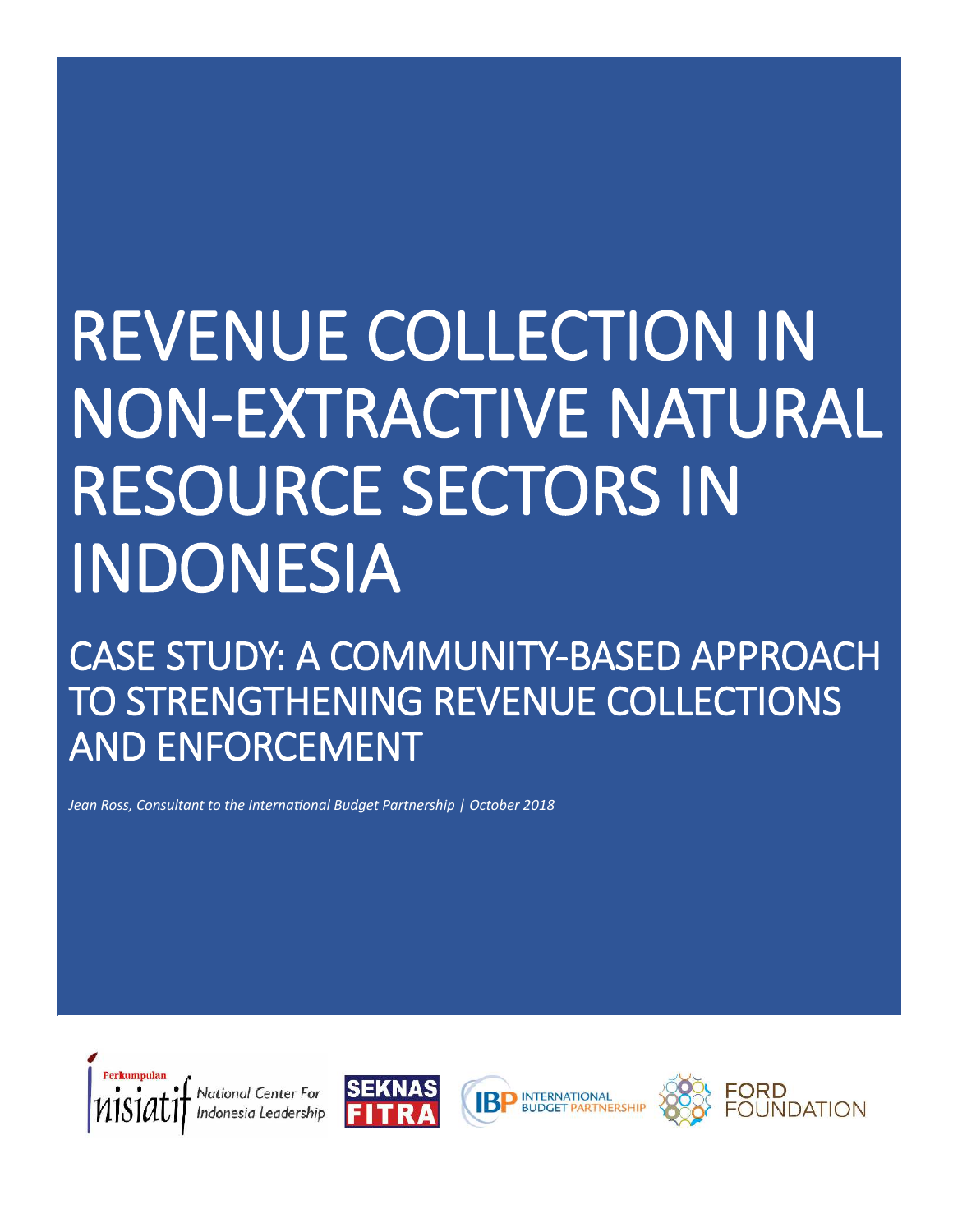## **INTRODUCTION**

The agriculture, forestry, plantation, and marine fisheries sectors provide livelihoods for a significant fraction of the Indonesian population, yet contribute less than one out of every ten dollars of revenue received by provincial and national governments. In many resource-rich regions, poverty rates are high and local residents receive little or no benefit from the exploitation of the country's abundant natural wealth. With support from the International Budget Partnership and the Ford Foundation, two Indonesian civil society organizations – Perkumpulan Inisiatif (Inisiatif) and Seknas FITRA (FITRA) – with a strong background in budget analysis and advocacy set out to understand the reasons why these sectors generate so little revenue and to develop strategies for improving governance and ensuring that local communities receive an appropriate share of the benefits from economic activity in these sectors. The project was designed to take advantage of the two organizations' complementary strengths and was motivated by the project organizers' belief that they couldn't effectively advocate for better services without also working to ensure that government had more money to support expanded public services.

The four sectors addressed by this project – agriculture, fisheries, forests, and plantations – accounted for 13.5 percent of the country's gross domestic product in 2015. The contribution of these sectors to public budgets through tax and non-tax revenues, however, lags their contribution to the economy. Inisiatif and FITRA hypothesized that weak revenue collections were due to inadequate governance and corruption. Together, they believed, these factors result in "leakage" which depresses revenue collections and contributes to misuse of natural resources. The gap between the importance of each of these sectors to the Indonesian economy and the livelihoods of Indonesian families and the sectors' revenue generating potential formed the focus for the project. This case study examines the first stage of the project, which lasted a year and included field and documentary research followed by a set of meetings designed to vet the research findings and inform and build support among coalition partners for a set of recommendations aimed at improving revenue collections and management practices.

#### PROJECT OVERVIEW

The project was designed to achieve two ambitious goals: 1) to contribute to an increase in state revenue collections; and 2) to increase the budget analysis and advocacy capacity of grassroots organizations. To achieve these goals, the project researched management issues in the four target – agriculture, fishery, forest, and plantation – sectors, evaluated the sectors' revenue generating potential, and mapped stakeholders that could be engaged in advocating for improved governance. Specifically, the project sought to:

- Increase understanding of the local tax and non-tax revenue systems, identify management issues, and map relationships among actors involved in the four targeted sectors;
- Consolidate grassroots commitment and capacity to advocate for improved governance and increased revenue collections; and
- Develop a strategic plan to guide advocacy for improved governance and increased revenues.

The International Budget Partnership (IBP) provided grant support to cover costs associated with the first stage of the project and the in-kind services of a consultant, who served as a resource to the project's organizers. The consultant, an expert in tax policy and advocacy, who also had significant background in building broad-based civil society engagement around tax issues, provided strategic guidance to the project, particularly in its early stages. Inisiatif also participated in an in-depth communications capacity building project coordinated by IBP's Training and Technical Assistance and Networking team midway through this project. Inisiatif staff report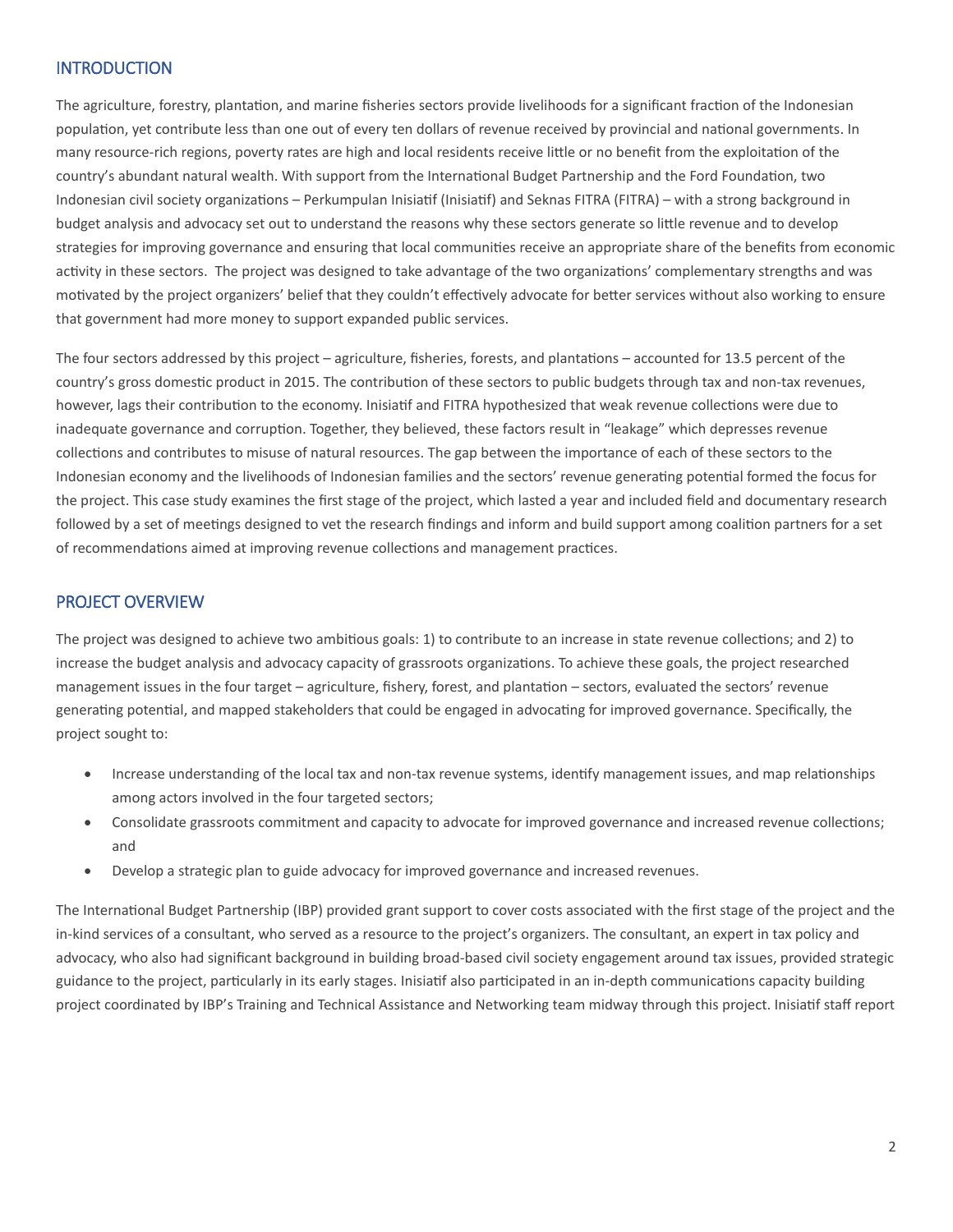that the training provided through the communications training – a week long seminar involving interactive exercises – improved the design and focus of the project's policy briefs and helped inform the identification of audiences for the written research products.<sup>1</sup>

# CIVIL SOCIETY CONTEXT

Indonesia has a strong history of civil society engagement on the spending side of public budgets. Engagement on revenue issues, however, is relatively new and has largely been limited to the extractives sector, primarily oil and gas. While Indonesia is noteworthy for the level of collaboration among civil society organizations (CSOs), with organizations working through national networks and coalitions in a mutually supportive fashion, participation of community-based organizations – such as farmers unions, women's organizations, and indigenous people – is much weaker. This project sought to educate and engage these organizations as representatives of the communities that are most directly affected by resource governance issues.

## PROJECT PARTNERS

 $\overline{a}$ 

The project was carried out by two Indonesian organizations with deep experience in budget advocacy, Inisiatif and FITRA. The two organizations also had a history of working together that provided the foundation for a collaborative effort. Inisiatif developed the initial concept and reached out to FITRA in order to assemble the necessary resources to carry out a large project in a short period of time. Inisiatif identified FITRA as a partner for multiple reasons: 1) the two organization had worked together successfully in the past; 2) FITRA had branches in four out of eleven provinces important to the project's success; and 3) FITRA's strong reputation for budget advocacy at national level. Importantly, each brought complementary strengths to the project:

- Inisiatif, founded in 2005, is a membership organization with strong ties to people's movement organizations, such as farmers' unions, women's groups, and indigenous communities. At the heart of Inisiatif's work is a commitment to building broad-based capacity for budget advocacy through budget schools that educate community members on the budget and budget process at the village level and serve as a channel for leadership development. Inisiatif's network includes community organizations in 20 of Indonesia's 34 provinces. Inisiatif served as the project lead and one of its staff served as the project director. Inisiatif is based in Bandung on the island of Java.
- Seknas FITRA, the Indonesian Forum for Budget Transparency, was founded in 1998 as a secretariat for a nationwide network of organizations that engage in budget research and advocacy. FITRA is known for the depth of its analytic skills and its experience in researching and tracking budgets at both the national and local levels. FITRA's network includes organizations in a number of the country's 34 provinces. FITRA is based in Indonesia's capital, Jakarta.
- Each organization contributed key staff to the project, with the project director coming from Inisiatif and the project manager coming from FITRA. Each organization contributed two of the four sector lead researchers. The two organizations also divided responsibility on a geographic basis, with each organization taking responsibility for areas where they were traditionally strong.

<sup>&</sup>lt;sup>1</sup> The project was also supported by the Indonesia office of the Ford Foundation. However, for administrative reasons, the awarding of grant funds was delayed, requiring adjustments to the original project workplan.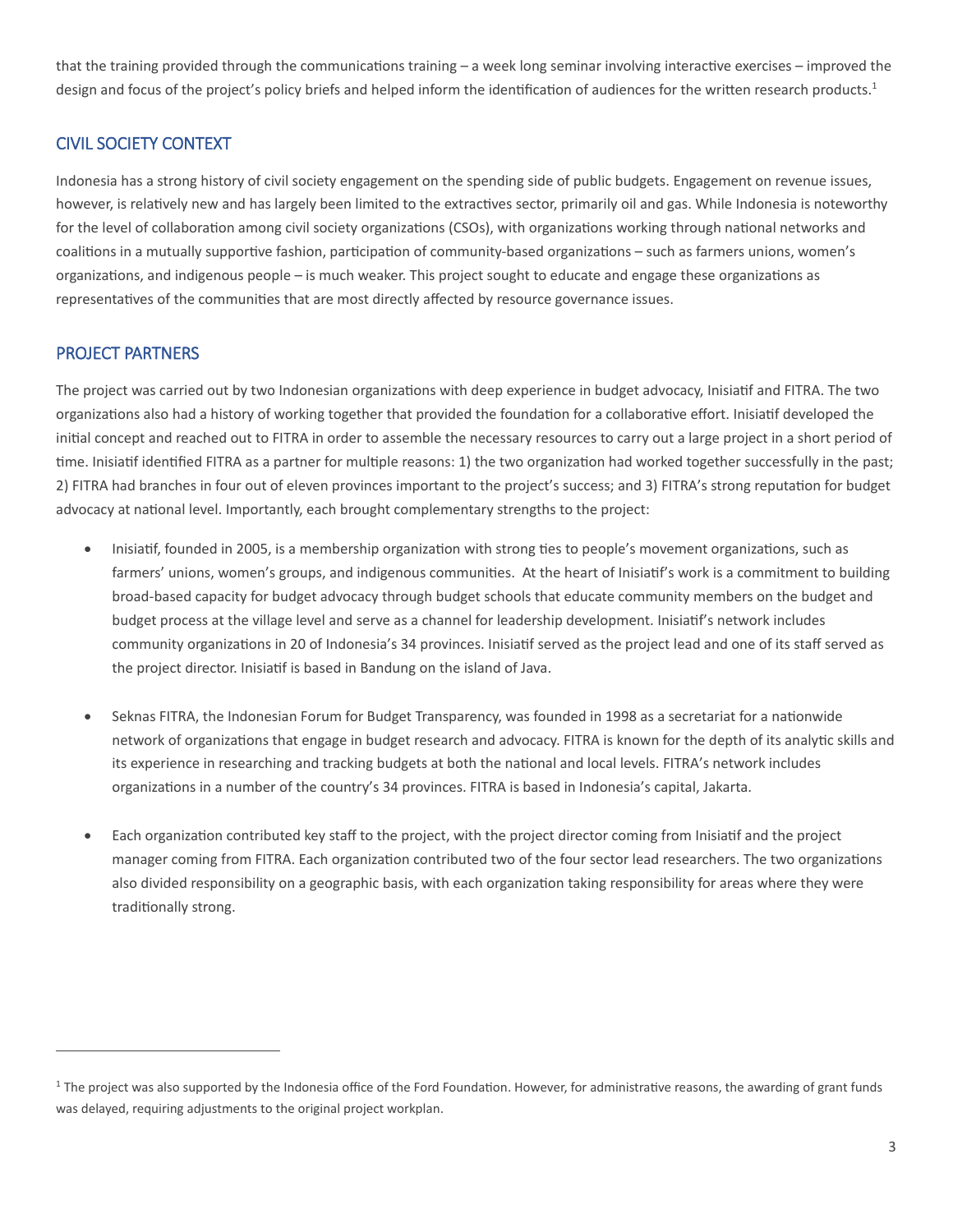# PROJECT DESIGN

With support from the International Budget Partnership (IBP), project organizers developed a three-step plan designed to build the knowledge base and support needed for future advocacy efforts. The first phase of the project involved:

- 1. Researching the policies and practices governing national and sub-national revenues in four non-extractive natural resource sectors: forestry, agriculture, plantations, and marine fisheries.
- 2. Mapping the actors involved in managing and advocating for better management of each of the four sectors, including their capacity and the relationships among the various individuals and institutions.
- 3. Engaging a wide array of stakeholders to develop a common agenda for improving sectoral governance.

The project relied on a two-pronged approach: traditional document research and a technique it called "revenue sniffing" – structured interviews with key informants – to document current revenue collections attributable to each of the four sectors and estimate the gap between actual revenue collections and the "potential" revenue contribution of each sector. In this part of the project, researchers used tax and budget documents, audits, and other publicly available information to assess whether actual revenue collections were commensurate with the level of resource exploitation in order to understand the adequacy of management systems and the prevalence of corruption.

The initial research identified general and sector-specific taxes and non-tax revenues imposed on the targeted sectors, as well as the policy and administrative frameworks for each of the various revenue sources. For each sector, this included multiple revenue sources levied by multiple levels of government, such as value added taxes (VAT), rural and urban property taxes, local ground and surface water taxes, and property transfer taxes. The research also identified sector specific non-tax revenues, such as timber royalty fees, fishing permit fees, reforestation fund contributions, and other payments.

The researchers found that there were a large number of potential revenue sources in each of the four sectors. In consultation with experts, the project narrowed the number of revenue sources examined to a manageable number of the most significant sources for each sector. The initial research also led to a shift in the geographic focus of the project. The original project design was aimed at the provincial level, since provinces are predominantly responsible for natural resource governance in Indonesia. The initial research determined that local revenues and administrative practices were more important, and the design was modified to focus on one or two local districts within each of the targeted provinces.

Using the knowledge base developed though the initial research, the next phase of the project involved substantial field work – "revenue sniffing" – conducted by trained "assessors" – members, staff, and leaders – of the two organizations. The sniffing process used detailed interview protocols tailored for each sector that were designed to enable assessors to identify evidence of tax evasion, permitting violations, or other forms of corruption and mismanagement. Assessors were charged with interviewing a range of actors including government officials, workers in each sector, and others that might have knowledge of practices affecting revenue collections, such as dock workers for the fishing sector. In the forestry sector, for example, interviews were conducted with loggers and with workers in related wood and rattan product sectors. The field interviews also sought to inform the development of recommendations for improving revenue collections and resource management.

The project targeted 11 of Indonesia's 34 provinces based on the presence of a civil society network or people's organization; the presence of state-owned enterprises in the area; the importance of the targeted sectors to the provincial economy; and geographic diversity to ensure a representation of the country's five largest islands. Based on these criteria the project targeted North Sumatera, Lampung, West Java, Central Java, East Java, West Kalimantan, East Kalimantan, West Nusa Tenggara, South Sulawesi, Central Sulawesi, and Maluku. The research team was large, consisting of 22 people: five trainers/researchers/instrument writers, two facilitators, and 15 assessors (two each from five provinces, one from Lampung, and four from East Java).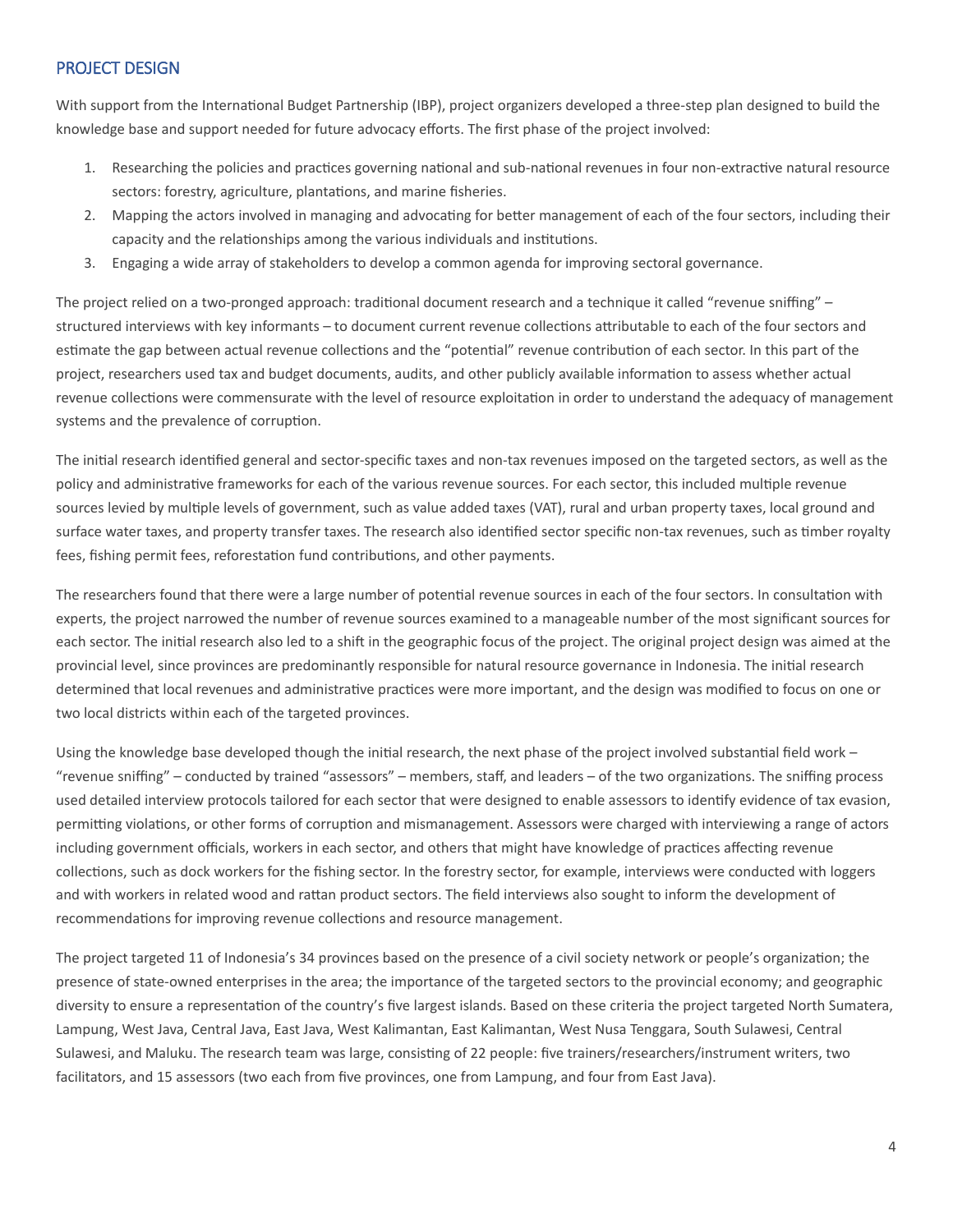Each sector was assessed in two phases. A two-phase approach was chosen to enable testing of the survey instruments. A draft assessment tool was tested in one province by a team consisting of one researcher from Inisiatif or FITRA and one local research assistant. The testing process determined that the initial assessment tools were too long and too complex for use in the field, particularly by assessors that lacked experience in budget analysis. Researchers also noted that successful interviews required a "warm up" period to build trust between the assessor and the subject of the interview. In response, project staff revised and simplified the assessment tools prior to their use in the remaining provinces. The test phase proved to be an important component of the project design. The revised interview tools were then used to complete research in the remaining seven provinces.

Research findings were presented in a set of written work products:

- An overview policy brief summarizing the findings for all four sectors and presenting general recommendations for improving governance and revenue collections;
- Short, individual policy briefs summarizing the research findings for each of the four sectors; and
- In-depth research reports for each of the four sectors providing an overview of the sector, as well as a detailed discussion of the field and document research findings.

After completing the initial research, Inisiatif and FITRA hosted a national dissemination meeting to present the research findings. Most of the 37 attendees represented relevant government ministries or civil society organizations with an interest in the four focus sectors. In this session, the project positioned itself as a friend of government, providing sound research and well-thought out recommendations that could help public officials collect much-needed revenue and improve management of Indonesia's vast natural resources. Response from participating officials was overwhelmingly positive, with attendees agreeing with the project's conclusions regarding the poor quality of data and need for regulatory reform.

Shortly afterwards, a three-day "consolidation" meeting was held to solicit feedback on the research findings from partner organizations, promote a common understanding of the problems in each sector, and develop strategies for reform. Participants included civil society organizations and people's movements, such as organizations of fishermen, that Inisiatif and FITRA hope to engage in future advocacy efforts. Most of this meeting was spent in sector-focused workgroups to allow participants to compare their own experiences and perspectives with the research findings and debate strategies for improving governance, preserving community rights, and increasing revenue collections. Detailed minutes from this meeting, including a summary of the research presentations, were compiled and disseminated to meeting attendees.

#### KEY FINDINGS AND OUTCOMES

The research findings were largely consistent across the four focus sectors. Each of the sectors suffered from a general lack of transparency and accountability. Permit and licensing processes were complicated, which created opportunities for corruption and made it difficult for legitimate businesses to operate. Revenue administration was weak, leading to poor compliance and opening the door to corruption. Affected communities understood that they often did not benefit from the exploitation of natural resources, but lacked knowledge of how to respond in a manner that could achieve results. The lack of comprehensive and consistent data contributed to inadequate oversight and poor compliance. The problems with existing data affected both public officials, that lack the tools needed to do their jobs, and civil society, that lacked information needed to understand issues affecting key sectors of the economy and public budgets and advocates for improved governance.

Researchers also learned that while some local government officials were the source of problems, other officials, particularly at the national level, could be strong allies. The Ministry of Finance, for example, responded positively to the research findings and has asked to actively participate in the next phase of project. Their interest in, and support for, the project has helped to build the reputation of Inisiatif and FITRA and build relationships that can help advance their broader advocacy agendas.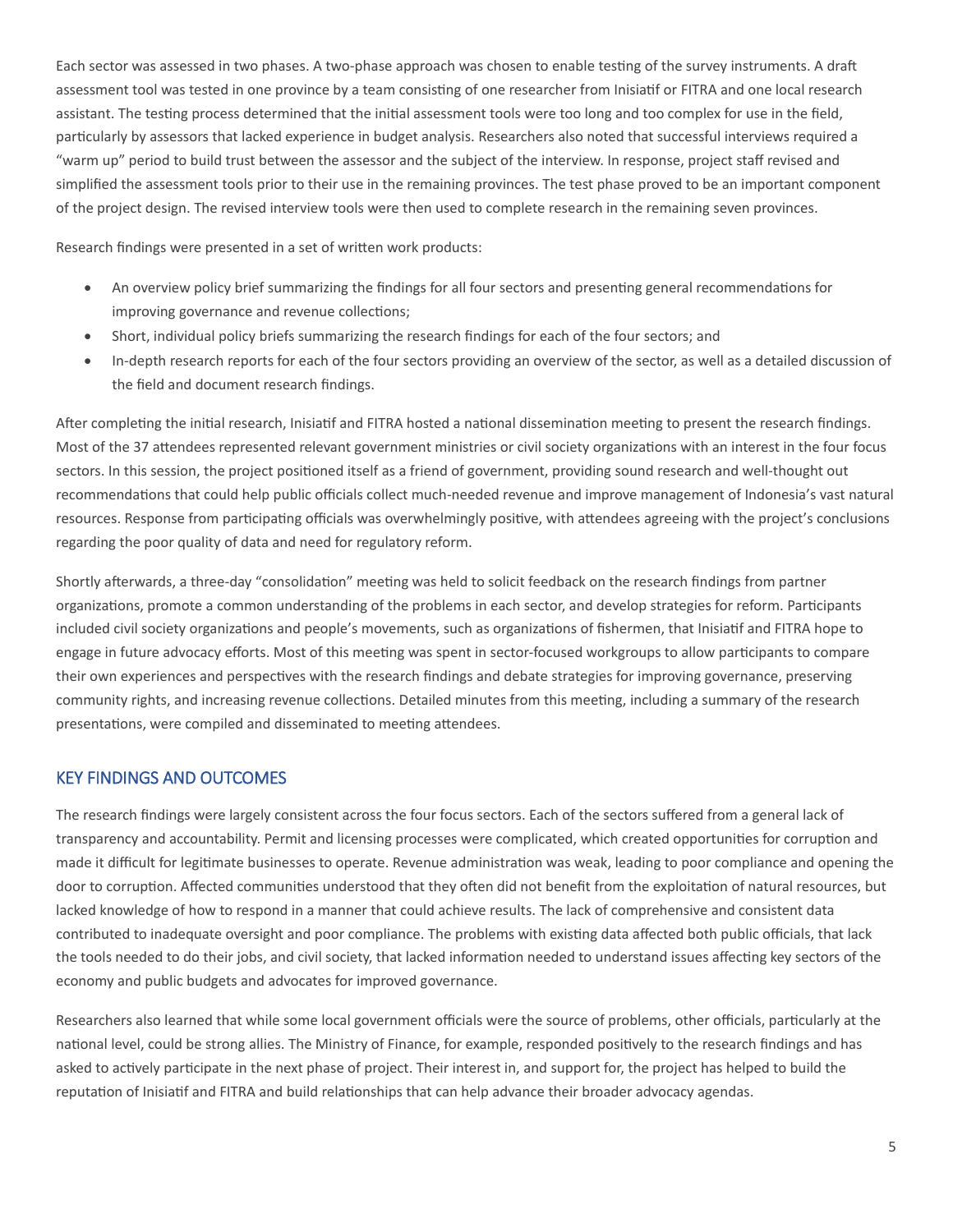Lastly, the project provided Inisiatif with an opportunity to establish itself as a thought leader and as a source of in-depth research. While Inisiatif was well-regarded for its efforts to build citizen participation in the budget process, particularly through village-based budget schools, the organization sought to build their skills in budget analysis and strengthen their reputation for research. The scope and scale of this project enabled them to do so and elevated the organization's leadership profile within civil society and with government officials.

#### SECTORAL FINDINGS

**Forestry Sector.** Indonesia's tropical rain forest is the third largest in the world, after Brazil and the Democratic Republic of the Congo. However, Indonesia suffers from the highest rate of forest destruction in the world due to illegal logging, forest fires, and expansion of palm oil plantations and mining activities. Despite its scale, the forestry sector contributes less than one percent of Indonesia's gross domestic product (GDP) and a similar percentage of the country's revenues.

The researchers attribute low revenue collections and other management problems to a long, complex, expensive, and opaque licensing process that is conducive to corruption. This convoluted structure also created challenges for businesses that sought to comply with tax, environmental, and other laws. Oversight responsibility is divided among multiple authorities and levels of governments and the lack of clarity created incentives and opportunities for corruption. Key revenue sources are collected online through a self-assessed system that is prone to manipulation. Specific findings included a lack of a clear regulatory framework; weak enforcement against perpetrators of illegal logging and forest burning; and rampant tax avoidance. In some instances, firms avoided taxes by engaging in unpermitted logging. Researchers also found identified problems with firms using "gratuities" to influence local officials to expedite and simplify permitting processes. Researchers also found that forestry firms engaged in aggressive tax avoidance by exploiting weaknesses in corporate tax laws through such as inappropriate transfer pricing, use of controlled foreign corporations, and thin capitalization. Because of the scale of the forest sector, the magnitude of lost revenues is large. The researchers estimate that \$12 to \$16 billion (US) in revenues are lost annually due to tax avoidance.

**Plantation Sector.** The plantation sector has dominated the Indonesian economy since colonial times. Indonesia is the world's largest palm oil producer and ranks second and fourth in copra and coffee production, respectively. While plantation activities contribute a sizeable fraction of the country's GDP, the sector's contribution to state revenues is minimal and, in fact, declining as a share of total revenue. Moreover, plantation operations frequently come into conflict with local communities as a result of illegal evictions, illegal logging, and the prevalence of corrupt activities.

The researchers found that large palm oil companies evade regulation and taxation by splitting up ownership among multiple parcels that are registered in the name of subsistence farmers. By dividing formal ownership in this way, plantation operators avoid value added and income taxes, as well as permit fees. They become, in the words of researchers, "invisible to the tax collector." The plantation sector is also responsible for depressed forestry revenues due to illegal logging to expand production. After preliminary research found that the sector consists of over 100 commodities, each with distinct issues, the project chose to focus the remainder of its research on palm oil production, which accounts for the largest share of plantation activities.

**Fisheries Sector.** Nearly 650,000 Indonesians work in the fisheries sector. This research examined the revenue generating potential and governance of capture fisheries, the harvesting of wild rather than farmed, fish. While the sector currently contributes less than one percent of all state revenues, production is anticipated to rise, and fisheries are an important part of the local economy in many communities in this island nation. The government has recently implemented a number of measures to crack down on illegal fishing practices. However, problems remain. Researchers identified the potential to significantly increase revenue collections through better management practices, but also found that regulation was challenging due to the presence of multiple middlemen and the fact that many transactions – such as the transfer of fish from small to large boats for export – occurred on the open ocean, away from the eyes of government officials.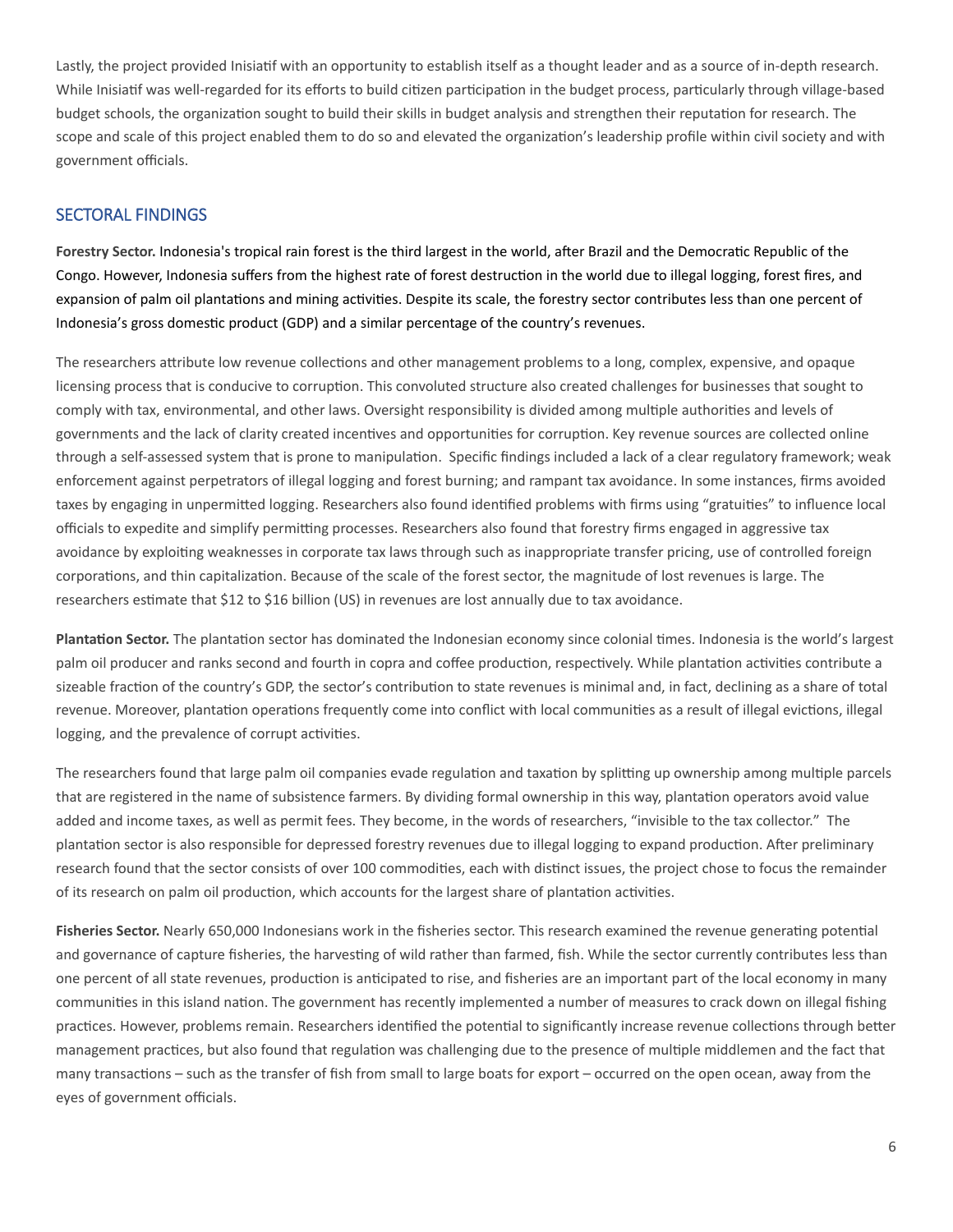One source of revenue leakage is rooted in the regulations that determine the amount of Pendapatan Negara Bukan Pajak (PNBP, a non-tax revenue) owed by large fishing ships. PNBP payments are based on the size of the ship, rather than the amount of fish caught. Researchers found that most ship owners under-report the size of their vessel, reducing the amount of PNBP owed. Underreporting escaped detection, researchers hypothesized, due either to collusion between owners and public officials or due to lack of adequate inspection. Researchers also found evidence of corrupt practices, such as the necessity of bribes to expedite complicated and opaque permitting procedures and dishonest fish auctions, where amounts or the value of fish sold were manipulated with the difference pocketed by corrupt officials that victimized small scale fishermen. Improved governance, researchers conclude, has the potential to be a "win-win" by increasing state revenue collections and improving the well-being of the fishermen who depend on the sector for their livelihoods.

**Agricultural Sector.** Indonesia's agricultural sector employs nearly 40 million workers. Most are small-scale farmers, with an average farm size of just under 9,000 square meters (0.9 hectare). The sector is regulated by the government, however, only farms that employ 10 or more workers or that are larger than 25 hectares are required to register. Agriculture accounts a small share of provincial revenues, despite the prominence of the sector in local economies. The disparity was largely attributable to the large number of small farmers and landless workers in the sector and the prevalence of small farms that were not subject to registration or taxation. However, the researchers also found that many large landowners failed to register and obtain a tax identify number and were essentially "invisible" to the state revenue collectors and regulators.

The most significant problem disclosed by the research was the high rate of conversion of small farms to other land uses. This creates a challenging dilemma: local government officials stand to increase revenues from the conversion of untaxed agricultural land to residential or commercial uses that would be subject to tax. However, increasing the tax on small scale farmers threatens their viability and livelihoods and increase pressure to convert agricultural land to other uses. Unlicensed wells also reduced groundwater tax collections and led to inadequate supervision of water use. Researchers concluded that there was minimal potential for increasing revenues generated by the agricultural sector and that government should, instead, focus on helping small scale farmers increase their earnings by improving production and supporting the infrastructure needed to move crops to market.

#### TURNING REVENUE SNIFFERS INTO ADVOCATES

 *"The first target of this training activity is for the participants to understand the importance of citizen participation and their role in the governance of plantation and forestry sectors, as well as having the motivation to participate in improving governance to be more just. If the participants understand the role of citizen involvement in the advocacy of state revenue, it is hoped that they will participate actively in this training. In addition, if the idea of state revenue advocacy is internalized, it is expected that participants will be motivated to follow up on the results of these trainings in their daily activities and will be actively involved in advocating for improved governance of state revenues from natural resources, especially in the forestry and plantation sectors. The next target is to have participants understand the issues around state revenue from the forestry and plantation sectors. If the participants understand the country's revenue and its various issues, the participants can be more strategic in their advocacy.* 

*The third target is to have participants understand the 'business process' in the forestry and plantation sectors. What is meant by 'business process' are the stages and steps needed for an entrepreneur to enter and be active in the forestry and plantation sector. This lengthy and complex business process leads to two opposite effects. The first is that it makes it difficult for entrepreneurs to enter the sector, the core being procedures and licensing, as a form of control over sectoral actors. But on the other hand, complicated and lengthy procedures also provide an opportunity for corrupt state officials to violate rules to bypass procedures…The complexity of this business process also provides an opportunity for sectoral actors to cheat because there is no control and*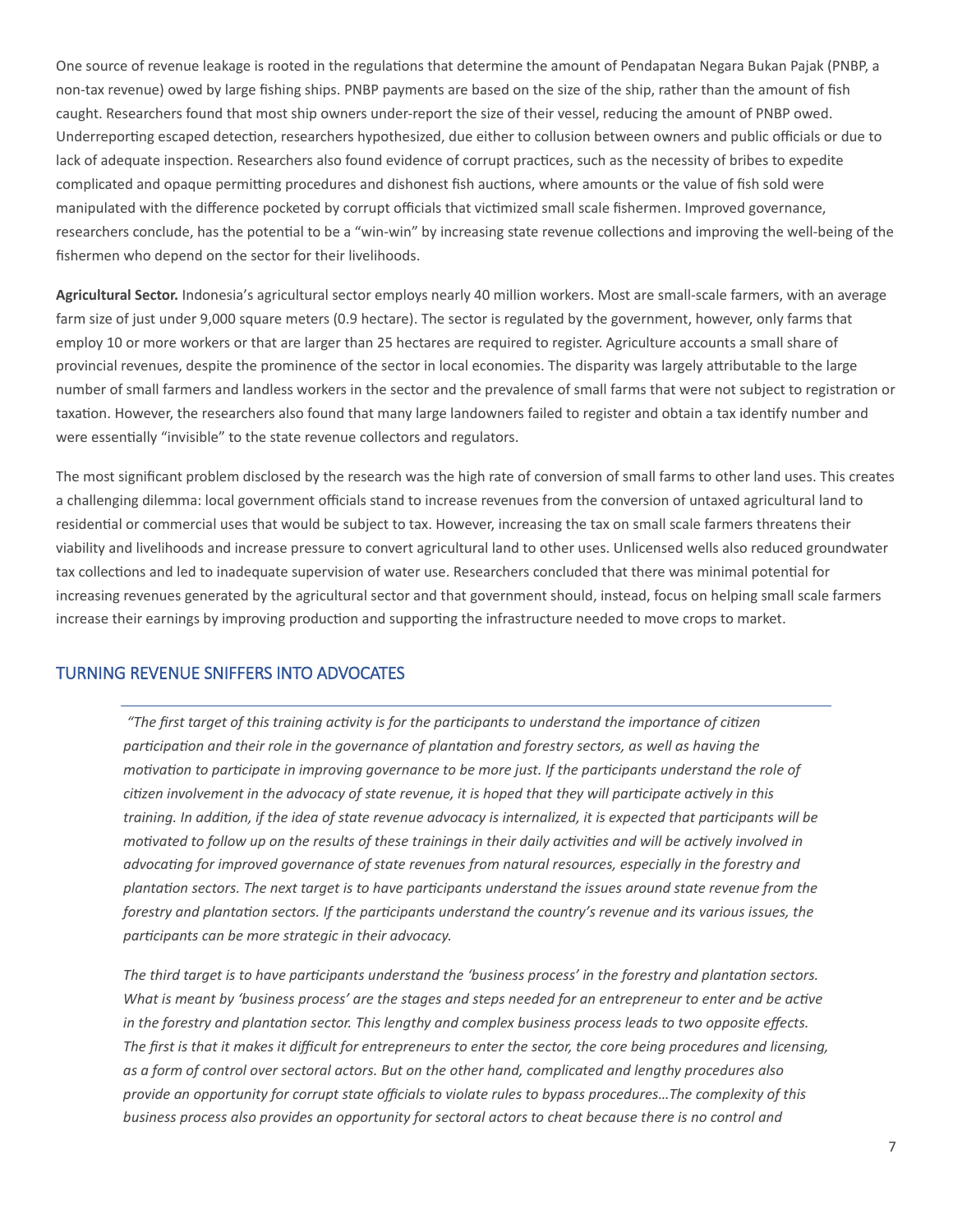*regulation from the state. If the participants understand this 'business process' then they will have the understanding to identify tricks commonly used by entrepreneurs and corrupt state apparatus (officials) which harm the state." - Ari Nurman, Project Director*

The field interviews provided rich information and insights that went beyond what could be learned from traditional, documentbased research. Perhaps more importantly, the revenue sniffing process was also key to the project's advocacy strategy. The project's approach was guided by a theory of change that assumed that researchers ("assessors") would use the knowledge gained to become effective advocates for reform. The training provided to assessors, as well as support provided when they were in the field and after completion of the research component of the project, was designed to develop leaders who could speak from the knowledge gained through their research during the advocacy phase of the project. Thus, the role of assessors was two-fold, first to engage in field and document review needed for the research phase of the project; and second, to provide a foundation for future advocacy efforts. While Inisiatif remains committed to this approach, both roles proved to be challenging as will be discussed below.

#### LESSONS LEARNED

*"This research is basically looking into other people's purses. And this is definitely inconvenient for them." - Ari Nurman, Project Director*

While both Inisiatif and FITRA brought a strong background in spending-side budget analysis to the project, this effort was the first by each organization to address the revenue side of public budgets.

The basic analytic approach – review of public documents, budgets, laws, and data sources – largely drew on the same skills used in budget analysis. The project differed from traditional budget analysis in its focus on potentially sensitive subject matter – corruption – and its reliance on key informant interviews. The focus on non-extractive natural resources also distinguished this project from prior efforts in Indonesia and other resource-rich countries. The scale, scope, and innovative focus of the project generated a number of "lessons learned" that can help inform efforts to replicate this work in other places or in related sectors.

- **The scope of the project.** The project was large and complicated. Researching four sectors across 11 provinces simultaneously was challenging. In particular, it was difficult for the project leads to supervise and provide support to multiple research teams in the field at the same time. In retrospect, the project organizers say they would have started with one or two sectors, rather than four. This would have enabled them to apply lessons learned in one sector to work on other sectors. It also would have allowed for greater focus in the assessor training workshops. In order to narrow the choice of sectors, the project organizers recommend developing a set of criteria such as the number of people employed and the economic contribution of the sector, as well as more subjective criteria, such as rumors of potential corruption. Based on their experience in the first phase of the project, the next phase of the project was narrowed to two strategically important sectors – forestry and plantations – in four provinces providing a more manageable and realistic target.
- **The experience level of assessors**. A number of the assessors came from people's organizations and had little background in budget analysis. The diversity of backgrounds – some assessors were college educated, others only graduated from secondary school; some were experienced budget activists, while others were just beginners – made it difficult to target the training workshops at an appropriate level. A second round of training conducted after the completion of the initial research project was redesigned to provide additional background on budgets, the importance of citizen participation in the budget process, and the potential for generating additional revenues from natural resource sectors. The revised training program also included two days of field work where participants were asked to use the assessment tool to conduct actual interviews; estimate the potential revenue that could be generated from a forest managed by the state forestry company; identify potential sources of revenue "leakage" through corruption; and select actors for interview based on a mapping of social networks. Participants in the most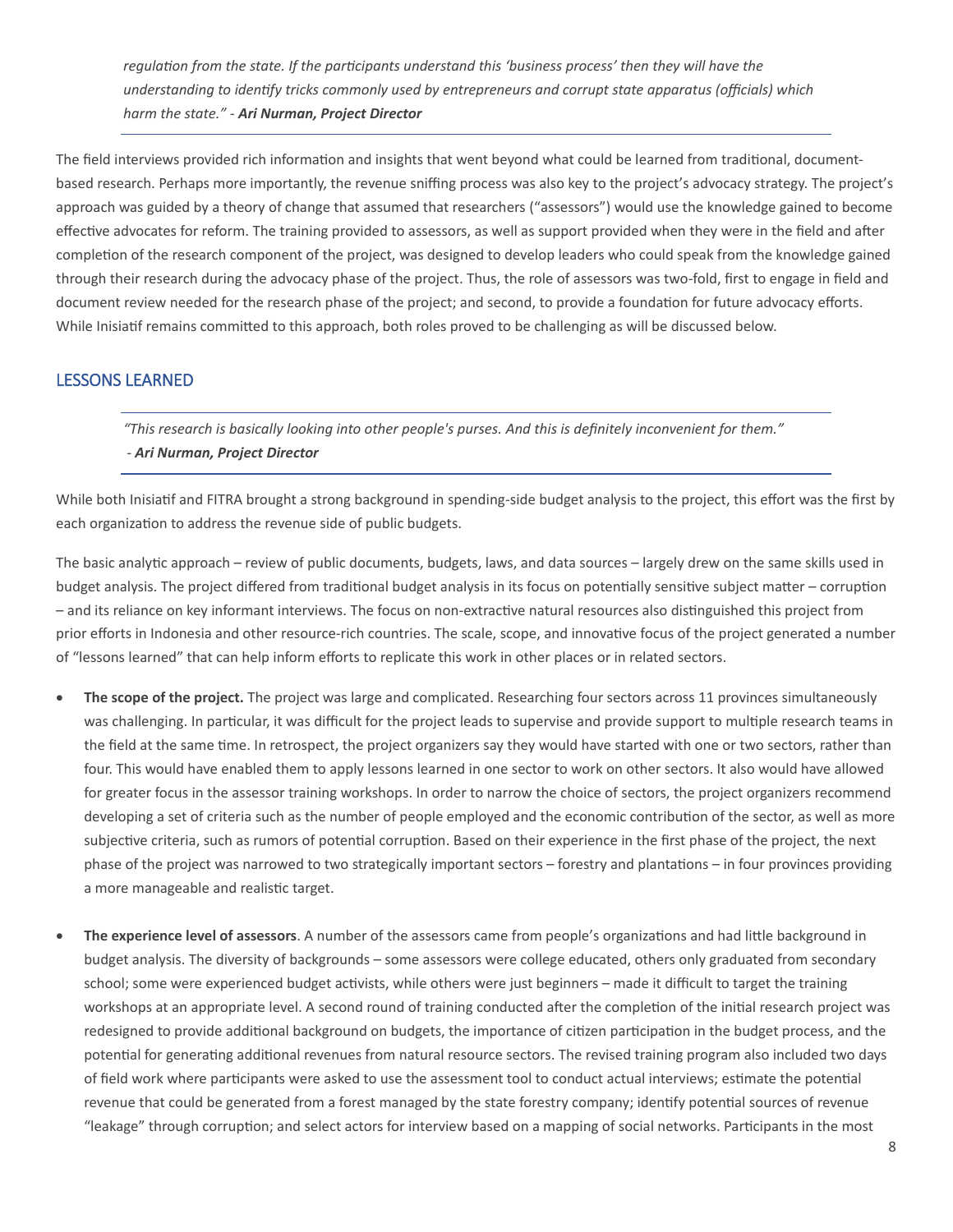recent training were also chosen based on a strong background in forestry issues – the focus of the training – and a history of engagement around forest management issues. Focusing the training on a single sector and selecting participants with similar backgrounds allowed the training to be tailored to meet participants' specific needs. Lastly, project manager Nurman also observed that the most successful assessors had a history of activism in the sector, good social networks, and enough time and/or financial resources to take on the duties of a field researcher.

- **The importance of local knowledge**. The original project design relied on researchers drawn from the two national organizations. As the project progressed, it became clear that familiarity with the local context, the ability to fit in, and the knowledge of local dialects and languages would be critical to the project's success. This affected the selection of assessors and also led to the selection of assessors with more limited experience in budget activism. Assessors also needed a degree of "street savvy." The sensitive nature of the research – sniffing out possible corruption – generated suspicion and in several instances, assessors were subject to police surveillance. Local officials rumored to be involved with potentially questionable activities largely kept their distance from the field researchers. In some cases, however, officials confronted the researchers. Assessors from local people's movement organizations were generally better able to respond to potentially dangerous situations and were more adept at cultivating key informants than outsiders who were not from the area. While engaging local community members required additional training in budget basics, project organizers note that it was easier and more successful to train local community members on the budget than to train NGO staff to be good assessors.
- **Evolution of the project design.** The initial research design focused on the role of provincial governance and revenue collections. Through the initial test of the assessment tool, the project organizers discovered that local revenues and local regulations were more important and that the primary role of resource management at the provincial level was to aggregate data and decisions made locally. In response to this discovery, the organizers focused data collection on one or two districts within each province. The number of districts studied was limited due to the project's human and financial resource constraints. The scope and focus of the project changed during the field research and as the researchers learned more about how things actually worked on the ground. For example, research on the forestry sector identified conversion of forest lands to plantations as a significant issue that had revenue implications. The evolution of the project design underscores the need for flexibility and the importance of learning and adapting during a lengthy research project.
- **Some questions were too difficult to answer.** The project's initial research design was extremely ambitious. As the project progressed, researchers learned that some questions they'd hoped to answer were beyond the scope of civil society. Researchers repeatedly found, for example, conflicts in data that couldn't be reconciled. They also discovered that one of the primary questions they'd set out to answer – how much revenue was lost due to "leakage" – was beyond their ability to accurately answer. They did learn, however, that they could identify evidence of potential corruption that they could report to state investigators for follow up. In the words of project lead Nurman, "However, we wouldn't and shouldn't take over the job of the tax officer, or police, or investigator or attorney... Our aim is to help the state to increase revenue by 1) providing information of the actual potential of state revenue in natural resource exploitation and 2) finding early evidences of corruption, tax avoidance and evasion practices on natural resource exploitation."
- **Everything thing takes longer than you think**. The initial project timeline proved overly ambitious. Nearly every step in the project – from the time needed to conduct an interview to the time needed to write a research report – took longer than expected. Many of the delays were caused by the factors described above, such as the need to provide additional budget training to assessors that lacked experience with budget. Delays in the early part of the project – such as the need to substantially revise the interview tool – compounded as the project progressed and required a number of activities to be shortened – such as the time researchers spent in the field – and led to a delay in the production of final reports. In retrospect, the additional time led to improved results. The project leads note, for example, that the lessons learned during the test of the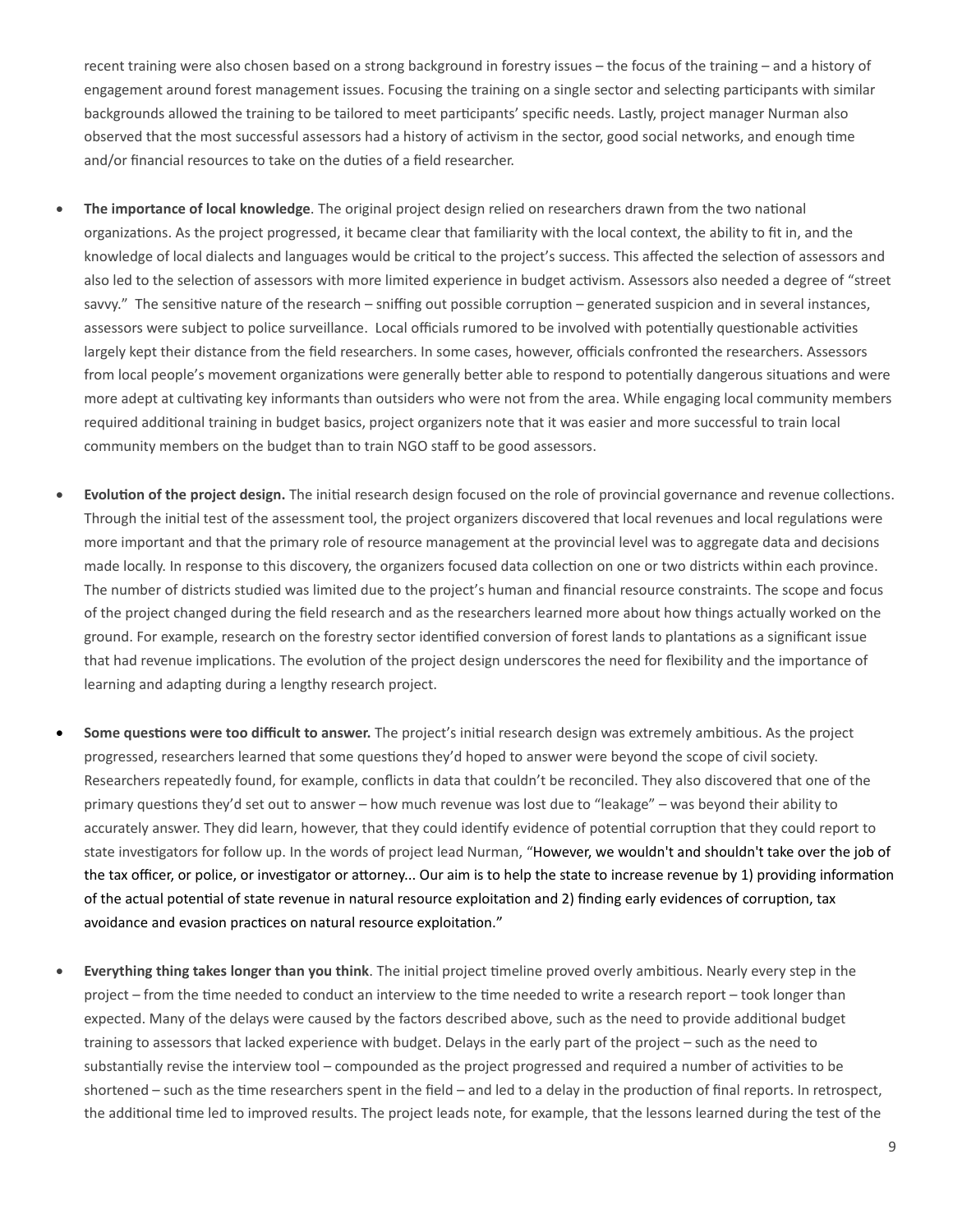draft research tools enabled them to be more realistic with their assessment of what could be accomplished during a given period of field research.

#### **CONCLUSION**

For Inisiatif and FITRA, the project was largely a success. The two organizations' history of collaboration established the trust needed to modify the project as it progressed and respond to unanticipated challenges. This wasn't always easy, but proved critical to success. As problems or foreseen issues arose, the project team learned to "slow down a little, discuss, and learn." Working together, the project developed a compelling body of evidence documenting systematic problems that prevent the full realization of state revenues from four key sectors in the Indonesian economy, recommended solutions for improving revenue generation and governance, and engaged key stakeholder to increase awareness of the importance of these issues. They were less successful in achieving one of the initial goals of the project: estimating the magnitude of revenue lost to corruption and weak governance. As the research progressed, the team leaders learned that this initial goal was beyond their capacity as civil society researchers and, instead, stepped back and established new goals that reflected what was possible given the scope of the project. The project team also deferred development of advocacy plans, choosing instead to offer a second round of training and extend research in the forestry and planation sectors with an eye to increasing the number of assessors that could help carry future advocacy efforts forward.

The team also learned important lessons regarding project design and the skills and characteristics that make for a successful researcher. One of the key takeaways from the project is that building engagement takes time and turning assessors into advocates can be a challenge and takes ongoing communication, training, and motivation:

*"Our biggest challenge is convincing people and upgrading their capacity up to the level that allows them to be involved in this project. The revenue from natural resources is a new issue for the budget movement. We need some time to convince people to pay attention to the issue and get involved. Now, the wheel starts rolling...slowly, but moving forward. Although as we are moving forward, we might expect more obstacles ahead...Yet, we are optimistic. We are mobilizing more potential advocates, improving the instruments, etc. In short, we are now preparing our new 'wave' of advocacy in the revenue side of non-extractive sectors."*

Inisiatif will continue this work with a narrower sector and geographic focus. They have begun another round of training for assessors and are incorporating the results of the research and an emphasis on revenues in their budget schools in order to build the capacity of local partners. While their direct work will focus on the planation and forestry sectors, they plan to support local partners that want to work on the other two sectors – fisheries and agriculture – due to the importance of those sectors in local economies. Another round of data collection and analysis will follow the training. The project team will also develop plans to guide advocacy for improved governance. While the national Ministry of Finance has responded positively, most of the problems disclosed by the research involve violations of local laws that are outside of the Ministry's span of authority and other ministries have been slow to respond. In order to advance needed reforms, the project team plans to engage Indonesia's anti-corruption commission in hopes that it will address violations of law that lead to reduced revenue collections.

This project offers persuasive evidence in three important areas.

First, the four sectors studied make important contributions to many countries' economies and provide livelihoods for a large fraction of the world's population. Yet, there is little to no research and even less originating in civil society that examines the issues related to revenue collections in non-extractive natural resource sectors and related governance issues affecting local communities.

Second, researchers and public finance experts highlight the role of corruption and weak administration in depressing revenue collections and undermining the public's confidence that tax dollars will be effectively and equitably raised and spent. Yet, there is little to no research on the impact of corruption and poor governance on the daily lives of citizens from a civil society perspective.